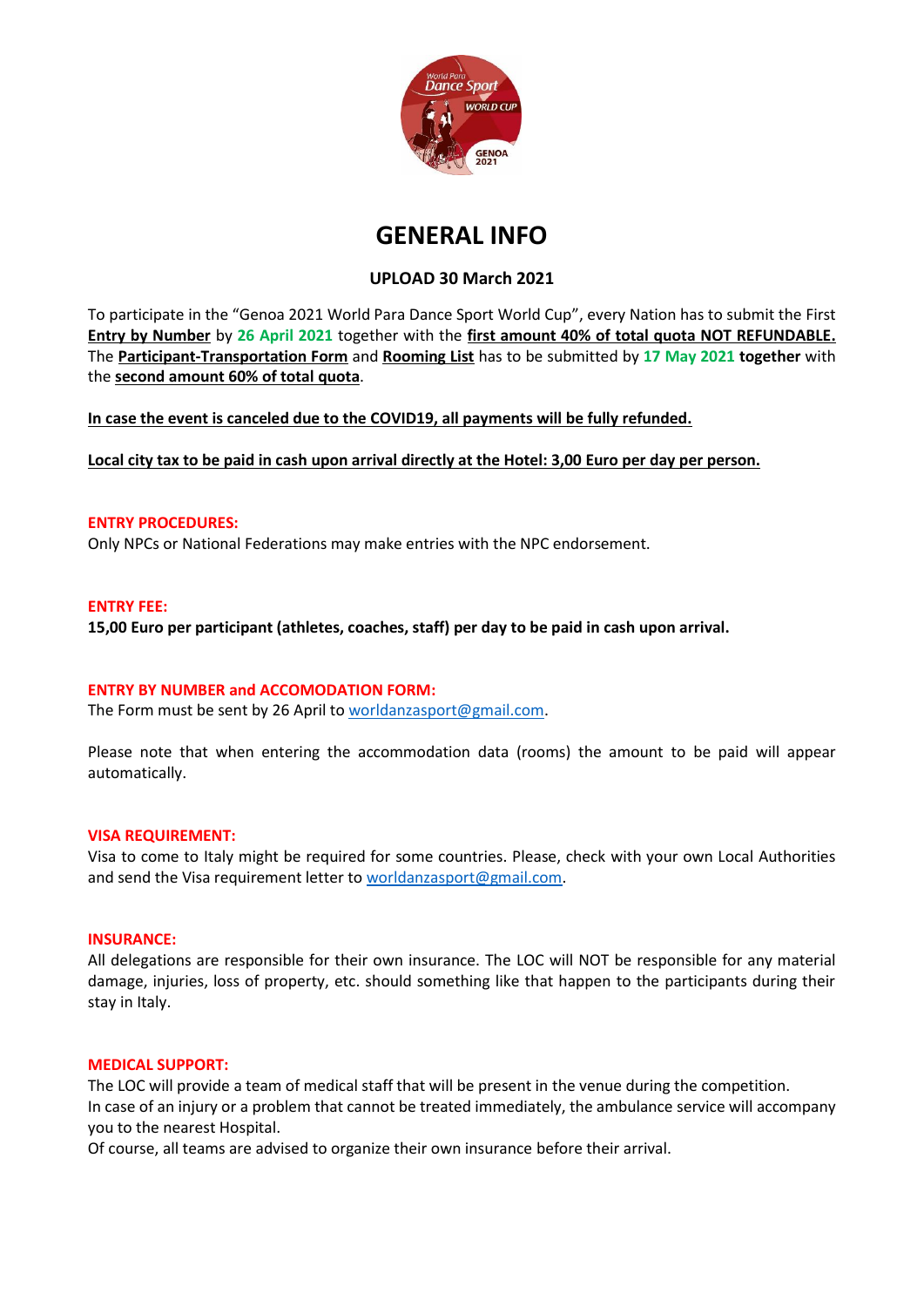

# **COVID19:**

The organization of the event will be deeply conditioned by the progress of COVID19 infections and by the decisions of the Liguria Region, which in Italy has functional autonomy in health matters.

That said, the event is in an advanced planning stage, which includes:

- Acquisition of personal and medical information of athletes and staff;
- Information that will be the subject of a specific note on drugs, diseases, contacts in case of emergency, etc;
- COVID19 Free Information.

As regards the aspects related to COVID19, each person who will participate in the event must produce a negative molecular swab certificate (translated into English) made no later than 72 hours before your departure from your country.

In case the participant has already had the vaccine, he must produce an anti-Covid19 vaccination certificate translated into English.

Transport will be organized by the LOC with means that ensure the distance of at least one meter for each passenger while the equipment will be transported after sanitation on the race site / hotel.

Facilities, toilet and common spaces will be sanified according to strict plans monitored by Health & Safety Stewart.

The competition site, hotel and catering service will be attributable to an "organizational bubble" within which a health and hygiene protocol inclusive of emergency setup that is currently being developed together with Italian Red Cross that will have also the responsibility of monitoring the application and pre-contacts with hospital.

Routine activities will be monitored by Stewad in accordance with auditable procedures supported by registrations.

To support the organization, specially trained and qualified Stewarts will be employed to improve the management of the event within a COVID19 period and who has already work for UCI / ITA / IAAF.

In the next weeks, after the completition out the risk assessment also carried out with the involvment of the Red Cross, we will send you the forms and other information / procedures that we will put in place in compliance with the IPC & WADA regulations.

Note: just in case of infection contracted on Italian territory by the athlete or by a support personnel, treatment cost and connected responsibilities are out of LOC responsibilities.

In order to keep the COVID19 bubble as efficient as possible, we kindly ask the teams to arrive in Italy and go directly to the bubble. Any tourism attempt should happen after the conclusion of the event.

#### **DELEGATIONS ARRIVALS AND ACCREDITATION:**

In the Accommodation Fee you will pay, delegation arrivals are foreseen during the day of 2 June (services starting from dinner 2 June).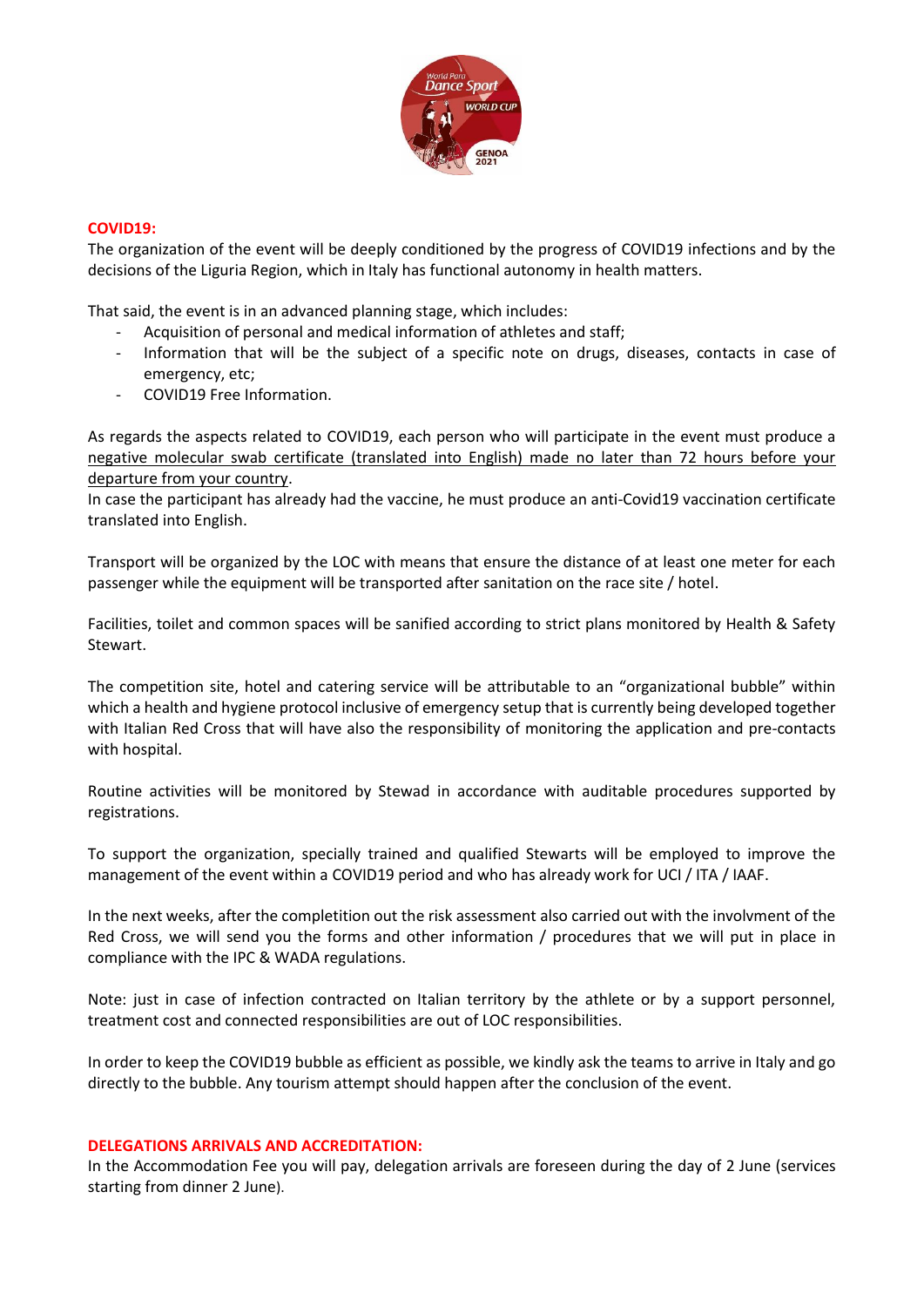

Due to the COVID19 bubble, we kindly ask the teams to aim to arrive on 2 June and departe on 7 June.

Any other day before 2 June or after 7 June will be considered and paid in share equal to that of the event (**automatically it will result from the entry by number)**.

The Accreditation center will be at the hotel.

Note that only the Head of Delegation (+ max 1 person) will make the Accreditation for the entire Team.

# **TRANSPORT SCHEDULE:**

The hotel is very close to the airport "Genoa Cristoforo Colombo Airport".

If the team plans to arrive to Milan Airport (2 hours travel time from Genoa by bus), the LOC will try to organize roundtrip transfer Milan/Genoa and Genoa/Milan to be covered by the team.

For this eventuality, please notify us promptly.

If the team plans to arrive to Rome Fiumicino Airport, the LOC will try to make arrangements to get flights Rome/Genova and Genoa/Rome. In case you plan to enter Italy via Rome, please contact the LOC for further arrangements / information.

# **ACCOMMODATION FEE:**

The quota covers full board accommodation (from dinner of  $1<sup>st</sup>$  arrival day to breakfast of the last day or departure day), ceremonies and all included in the sport program. Any additional meal will be paid directly to the LOC by cash.

#### **ACCOMMODATION PAYMENT:**

Please note that the LOC must receive the desired amount in full, it means that **all bank fees are responsibility of the payer**.

The payment documents must include these details:

| Name of recipient:     | <b>WORLD DANCE LIGURIA</b>    |  |
|------------------------|-------------------------------|--|
| <b>Bank name:</b>      | <b>BANCA INTESA SAN PAOLO</b> |  |
| <b>Bank address:</b>   | Via Fieschi 4, 16121 Genova   |  |
| <b>IBAN:</b>           | IT65Q0306909606100000176669   |  |
| <b>SWIFT code BIC:</b> | <b>BCITITMM</b>               |  |

Information for the recipient

The LOC kindly asks to report the following information on the **receipt of payment**:

- PARA DANCE **1 st AMOUNT 40% OF TOTAL PAYEMENT**, country name
- PARA DANCE 2<sup>nd</sup> AMOUNT 60% OF TOTAL PAYEMENT, country name

#### **PENALTIES:**

No reimbursement after 16 May, only in case Italian authorities, due to the COVID19 situation, cancel the competition.